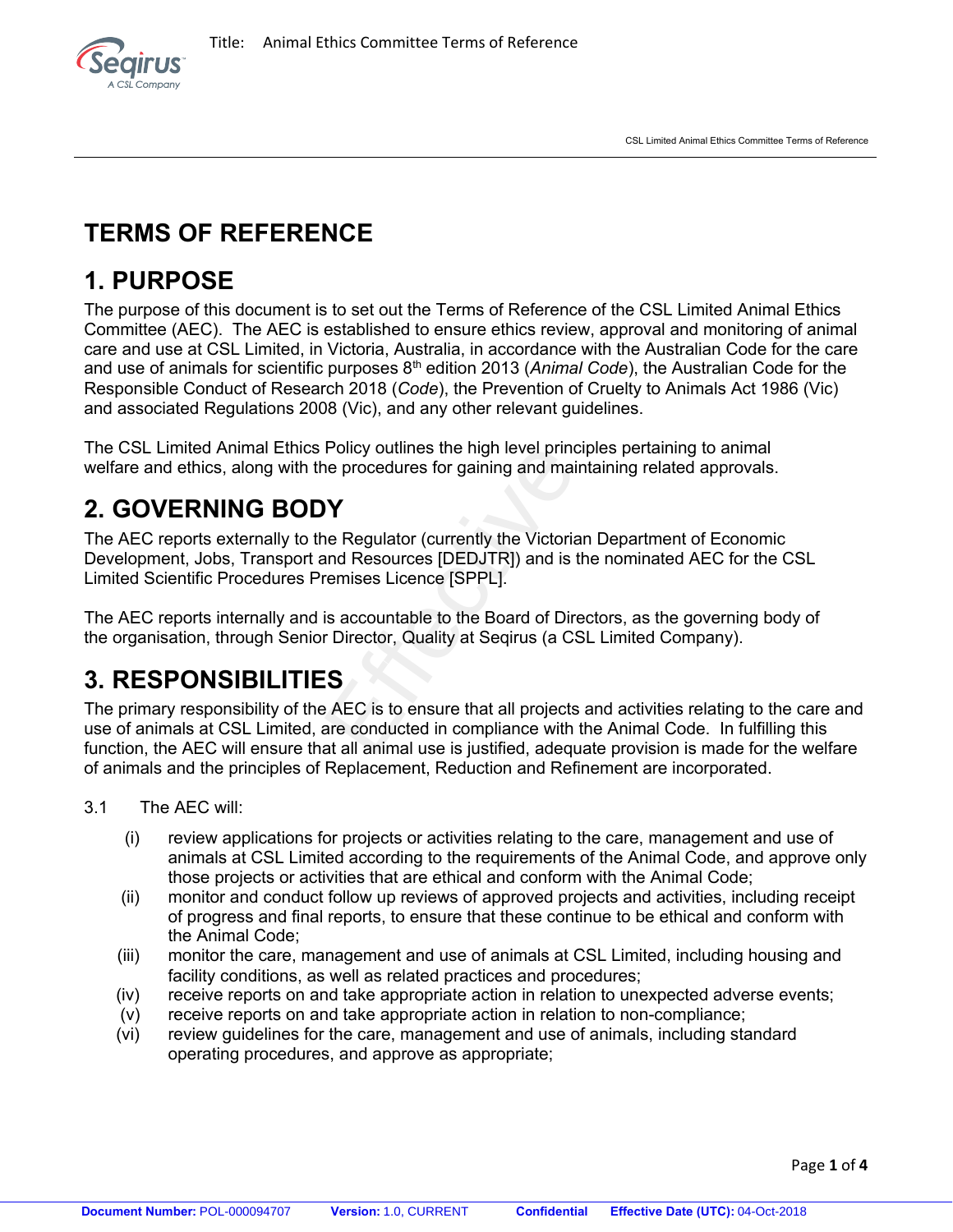

- (vii) provide advice and recommendations to the organisation, including any measures required to ensure compliance with the Animal Code and input to organisational policies and procedures relating to the care, management and use of animals;
- (viii) report regularly on its operations to the institution (see Section 8, Reporting); and
- (ix) undertake any other duties required of an AEC under the Animal Code.
- 3.2 In discharging its responsibilities, the AEC may seek assistance of such experts, or regulatory and advisory bodies, as it chooses.

#### **4. OPERATION**

The AEC operates in accordance with the governance and administrative procedures documented in the CSL Limited AEC Operating Procedures.

#### **5. MEMBERSHIP**

- 5.1 The composition of the AEC will align with the membership provisions of the *Animal Code*, with the minimum membership to comprise:
	- (i) a Chairperson appointed by the organisation, in accordance with the Animal Code provisions;
	- (ii) a Category A member a veterinarian with relevant experience and knowledge;
	- (iii) a Category B member a suitably qualified researcher with recent and relevant experience in the use of animals for scientific purposes;
- EC will align with the membership pro-<br>
rship to comprise:<br>
ointed by the organisation, in accords<br>
er a veterinarian with relevant expe<br>
er a suitably qualified researcher with<br>
e of animals for scientific purposes;<br> (iv) a Category C member – a person with a demonstrable commitment to, and experience in, animal welfare and who is not employed or otherwise associated with CSL Limited, and who is not currently involved in animal research;
	- (v) a Category D member a community representative who is not employed or otherwise associated with CSL Limited, and has never been involved in the use of animals in scientific or teaching activities; and
	- (vi) a person responsible for the routine care of animals at CSL Limited.
- 5.2 An Animal Welfare Officer/s will also form part of the AEC membership.
- 5.3 An AEC Executive is established and will operate in accordance with the Animal Code.
- 5.4 The balance of membership will be in accordance with the provisions of the Animal Code, with Category C and D members together to represent at least one third of the membership.
- 5.5 The AEC may invite persons to attend a meeting to provide expertise and advice, or to observe.
- 5.6 External members will be remunerated for their services, via provision of a sitting fee.
- 5.7 All AEC members will follow the AEC Operating Procedures.

Page **2** of **4**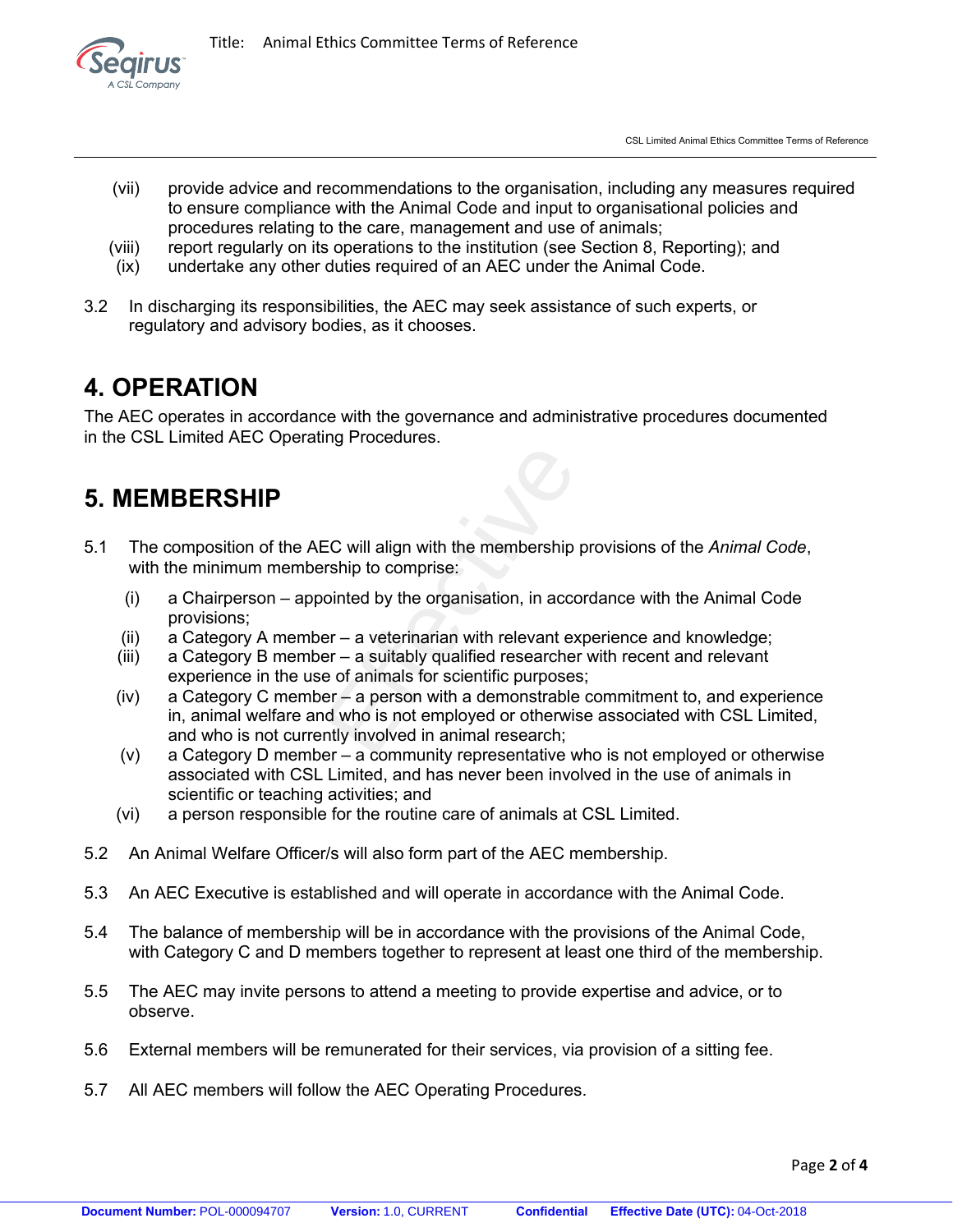

- 5.8 All appointments to the AEC will be made by the Senior Director, Quality at Seqirus as the SPPL Nominee, in consultation with the AEC Chairperson and Executive Officer.
- 5.9 AEC members will be appointed for a period of 3 years and may be eligible for reappointment after that time.

#### **6. CONFLICTS OF INTEREST**

AEC members will identify, report and manage conflicts of interest in accordance with the Animal Code and CSL Limited Policy and Procedures.

#### **7. CONFIDENTIALITY**

France internal or external bodies/person<br>
port (at least annually, on a calendar<br>
port (at least annually, on a calendar<br>
port (at least annually, on a calendar<br>
port (at least annually, on a calendar<br>
port (at least annu AEC documentation and proceedings will be treated as confidential, although the AEC may disclose information to appropriate internal or external bodies/persons, at its discretion and/or as required.

#### **8. REPORTING**

- 8.1 The AEC will regularly report (at least annually, on a calendar year basis) to the Board of Directors on matters including:
- (i) numbers and types of projects and activities reviewed and the outcomes of these reviews;
- (ii) physical facilities for the care and use of animals at CSL Limited;
- (iii) actions that have supported the educational and training needs of AEC members and people involved in the care and use of animals;
- (iv) administrative or other difficulties experienced; and
- (v) any matters that may affect the ability of CSL Limited to maintain compliance with the Animal Code and, as appropriate, suitable recommendations.
- 8.2 The AEC shall evaluate its performance annually, with an emphasis upon continuous improvement in its processes and operations.
- 8.3 The AEC will assist CSL Limited in reporting to the Regulator, as required.

#### **9. APPROVAL**

The AEC Terms of Reference will be reviewed and approved by the Senior Director, Quality as the SPPL Nominee. These Terms of Reference were approved on <dd Month 2018>.

Page **3** of **4**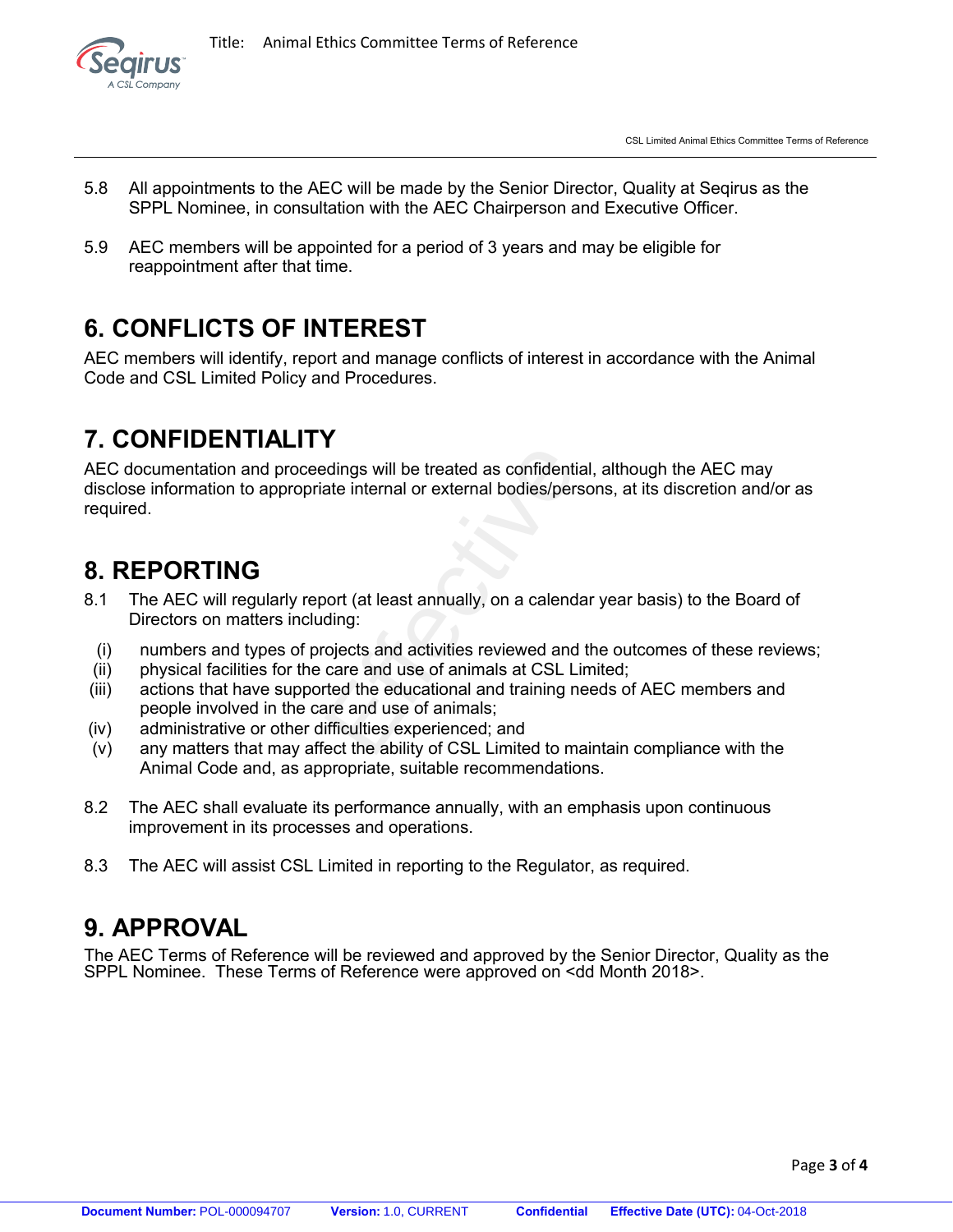

CSL Limited Animal Ethics Committee Terms of Reference

Pa

Page **4** of **4**